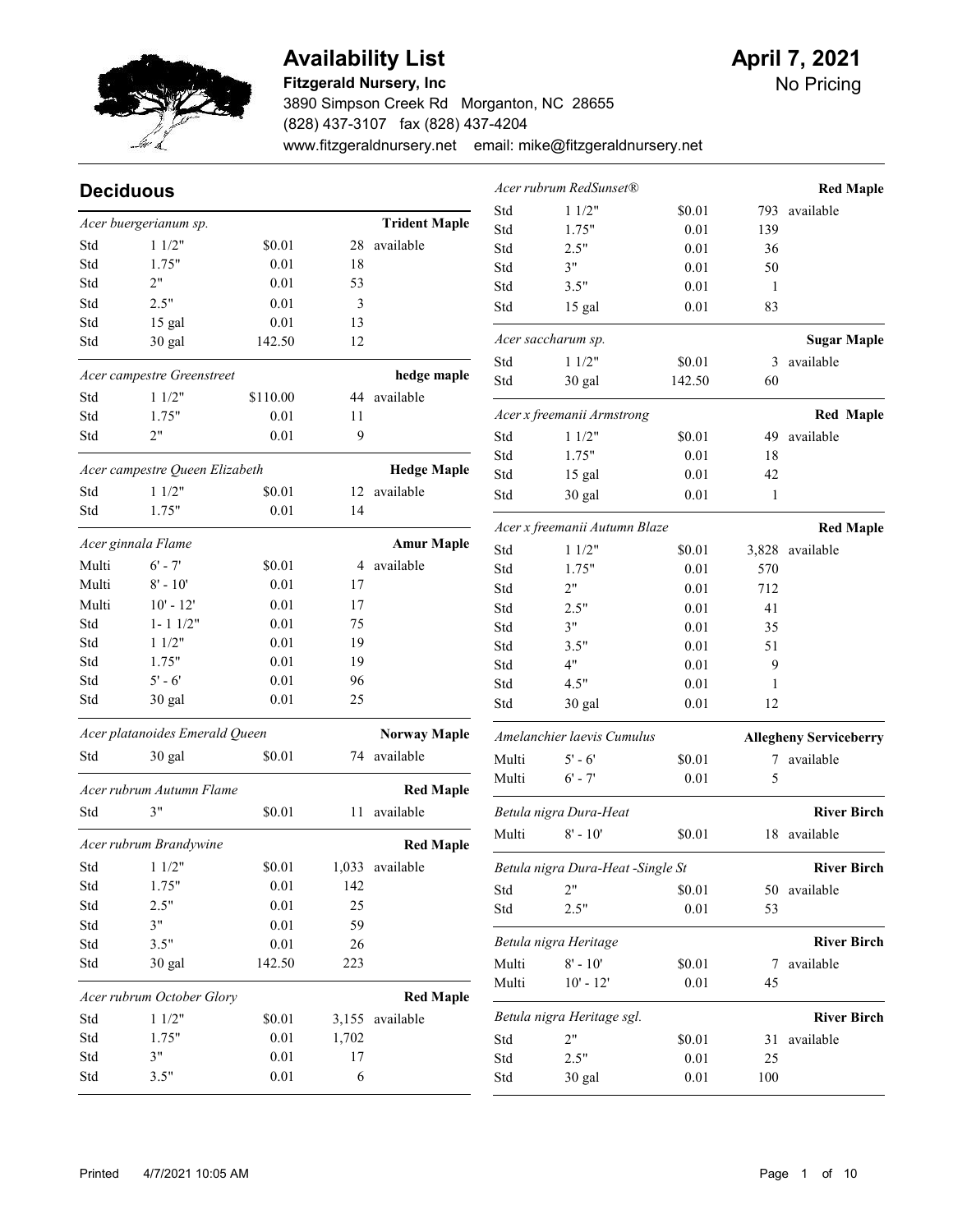

## Availability List **April 7, 2021**

#### Fitzgerald Nursery, Inc

3890 Simpson Creek Rd Morganton, NC 28655 (828) 437-3107 fax (828) 437-4204 www.fitzgeraldnursery.net email: mike@fitzgeraldnursery.net

| Betula nigra sp. |                                   |          |               | <b>River Birch</b>       |                  | Cornus florida Cherokee Brave        |        |                | <b>Red Dogwood</b>         |
|------------------|-----------------------------------|----------|---------------|--------------------------|------------------|--------------------------------------|--------|----------------|----------------------------|
| Multi            | $10' - 12'$                       | \$0.01   |               | 1 available              | Std              | $4' - 5'$                            | \$0.01 |                | 21 available               |
|                  |                                   |          |               |                          | Std              | $5' - 6'$                            | 0.01   | 29             |                            |
|                  | Carpinus caroliniana sp.          |          |               | <b>American Hornbeam</b> |                  |                                      |        |                |                            |
| Std              | 11/2"                             | \$0.01   |               | 40 available             |                  | Cornus florida Cherokee Princess     |        |                | <b>White Dogwood</b>       |
|                  | Celtis occidentalis sp.           |          |               | Hackberry                | Std              | $5' - 6'$                            | \$0.01 |                | 4 available                |
| Std              | 11/2"                             | \$0.01   |               | 197 available            |                  | Cornus kousa Milky Way               |        |                | <b>Kousa Dogwood</b>       |
| Std              | 15 gal                            | 0.01     | 52            |                          | Std              | $5' - 6'$                            | \$0.01 | 8              | available                  |
|                  |                                   |          |               |                          | Std              | $6' - 7'$                            | 0.01   | 10             |                            |
|                  | Cercis canadensis Appalachian Red |          |               | <b>Redbud</b>            |                  | Cornus kousa Satomi                  |        |                | <b>Kousa Dogwood</b>       |
| Std              | 11/2"                             | \$0.01   | 20            | available                |                  | $7' - 8'$                            |        |                | available                  |
| Std              | $6' - 7'$                         | 0.01     | 69            |                          | Std              |                                      | \$0.01 | 8              |                            |
| Std              | $7' - 8'$                         | 0.01     | 16            |                          | Std              | $8' - 9'$                            | 0.01   | 13             |                            |
|                  | Cercis canadensis Forest Pansy    |          |               | Redbud                   | Cornus kousa sp. |                                      |        |                | <b>Kousa Dogwood</b>       |
| Std              | 11/2"                             | \$0.01   |               | 26 available             | Multi            | $4' - 5'$                            | \$0.01 |                | 240 available              |
| Std              | $6' - 7'$                         | 0.01     | 502           |                          | Multi            | $5' - 6'$                            | 0.01   | 202            |                            |
| Std              | $7' - 8'$                         | 0.01     | 112           |                          | Multi            | $6' - 7'$                            | 0.01   | 56             |                            |
| Std              | $8' - 10'$                        | 0.01     | $\mathfrak s$ |                          | Multi            | $7' - 8'$                            | 0.01   | 39             |                            |
|                  |                                   |          |               |                          | Multi            | 15 gal                               | 0.01   | 13             |                            |
|                  | Cercis canadensis Merlot          |          |               | redbud                   | Multi            | 30 gal                               | 0.01   | 15             |                            |
| Std              | 11/2"                             | \$0.01   | 21            | available                |                  |                                      |        |                |                            |
| Std              | 1.75"                             | 0.01     | 3             |                          |                  | Cornus kousa x florida Stellar Pink  |        |                | <b>Hybrid Dogwood</b>      |
| Std              | $6' - 7'$                         | 80.00    | 288           |                          | Multi            | $8' - 10'$                           | \$0.01 |                | 4 available                |
| Std              | $6' - 8'$                         | $0.01\,$ | 83            |                          | Std              | $4' - 5'$                            | 0.01   | 231            |                            |
| Std              | $7' - 8'$                         | 94.00    | 158           |                          | Std              | $5' - 6'$                            | 0.01   | 17             |                            |
|                  | Cercis canadensis sp              |          |               | Redbud                   | Std              | $6' - 7'$                            | 0.01   | 17             |                            |
| Multi            | $18" - 24"$                       | \$0.01   | 207           | available                | Std              | $7' - 8'$                            | 0.01   | 4              |                            |
| Multi            | $3' - 4'$                         | 32.00    | 49            |                          |                  | Crataegus crusgalli inermis Crusader |        |                | <b>Cockspur Hawthorn</b>   |
| Multi            | $6' - 7'$                         | 0.01     | 30            |                          | Std              | 11/2"                                | \$0.01 |                | 29 available               |
| Multi            | $10' - 12'$                       | $0.01\,$ | 1             |                          |                  |                                      |        |                |                            |
| Std              | 1.75"                             | 0.01     | 2             |                          |                  | Crataegus phaenopyrum sp.            |        |                | <b>Washington Hawthorn</b> |
|                  |                                   |          |               |                          | Std              | 11/2"                                | \$0.01 | 69             | available                  |
|                  | Cercis canadensis The Rising Sun  |          |               | Redbud                   | Std              | 1.75"                                | 0.01   | 134            |                            |
| Std              | $5' - 6'$                         | \$0.01   |               | 173 available            | Std              | 2"                                   | 0.01   | 220            |                            |
| Std              | $6' - 7'$                         | $0.01\,$ | 6             |                          | Std              | 2.5"                                 | 0.01   | 8              |                            |
|                  | Cercis Ruby Falls Weeping         |          |               | Redbud                   |                  | Crataegus virdis Winter King         |        |                | Hawthorn                   |
| Std              | 2"                                | \$0.01   |               | 3 available              | Std              | 11/2"                                | \$0.01 |                | 140 available              |
| Std              | $5' - 6'$                         | $0.01\,$ | 25            |                          | Std              | 1.75"                                | 0.01   | 58             |                            |
| Std              | $6' - 7'$                         | 110.00   | 12            |                          |                  |                                      |        |                |                            |
|                  |                                   |          |               |                          |                  | Gleditsia triac. inermis Shademaster |        |                | Honeylocust                |
|                  | Chionanthus virginicus sp.        |          |               | <b>White Fringetree</b>  | Std              | 11/2"                                | \$0.01 |                | 287 available              |
| <b>FTG</b>       | $3' - 4'$                         | \$0.01   |               | 214 available            |                  | Gleditsia triac. inermis Skyline     |        |                | Honeylocust                |
| <b>FTG</b>       | $4' - 5'$                         | 0.01     | 4             |                          | Std              | 11/2"                                | \$0.01 |                | 112 available              |
|                  | Cladrastis lutea sp.              |          |               | Yellowwood               | Std              | 2"                                   | 0.01   | $\overline{c}$ |                            |
| Std              | 11/2"                             | \$0.01   |               | 3 available              |                  |                                      |        |                |                            |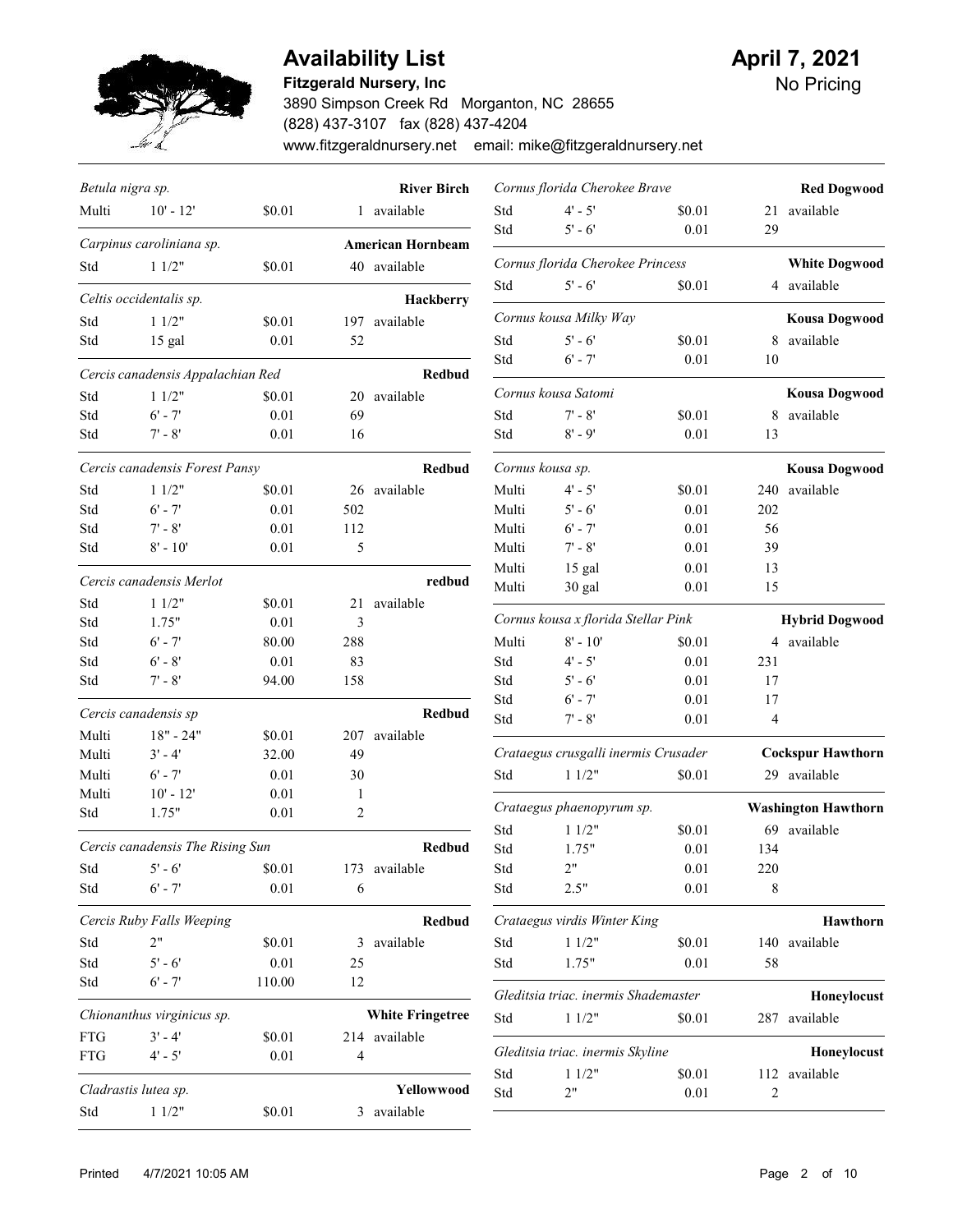

#### Fitzgerald Nursery, Inc

3890 Simpson Creek Rd Morganton, NC 28655 (828) 437-3107 fax (828) 437-4204 www.fitzgeraldnursery.net email: mike@fitzgeraldnursery.net

|            | Gymnocladus dioicus sp.                   |          |     | <b>Kentucky Coffeetree</b>         |            | Liriodendron Tulipifera sp.       |          |                | <b>Tulip Tree</b>                |
|------------|-------------------------------------------|----------|-----|------------------------------------|------------|-----------------------------------|----------|----------------|----------------------------------|
| Std        | 1.75"                                     | \$0.01   |     | 1 available                        | Std        | 11/2"                             | \$0.01   | 2              | available                        |
| Std        | 2.5"                                      | 0.01     | 2   |                                    | Std        | 30 gal                            | 0.01     | 14             |                                  |
| Std        | 30 gal                                    | 0.01     | 20  |                                    |            | Magnolia grandiflora Bracken's    |          |                |                                  |
|            | Halesia tetraptera sp.                    |          |     | <b>Carolina Silverbell</b>         | <b>FTG</b> | $4' - 5'$                         | \$0.01   | 29             | <b>Brown Beauty</b><br>available |
| Std        | 11/2"                                     | \$0.01   |     | 1 available                        | <b>FTG</b> | $5' - 6'$                         | 0.01     | $\overline{2}$ |                                  |
| Std        | $6' - 8'$                                 | 0.01     | 2   |                                    |            |                                   |          |                |                                  |
|            |                                           |          |     |                                    |            | Magnolia grandiflora DD Blanchard |          |                | <b>Southern Magnolia</b>         |
|            | Hamamelis vernalis sp                     |          |     | witch hazel                        | <b>FTG</b> | $4' - 5'$                         | \$0.01   |                | 154 available                    |
| <b>FTG</b> | $5' - 6'$                                 | \$0.01   |     | 1 available                        | <b>FTG</b> | $5' - 6'$                         | 0.01     | 63             |                                  |
| Multi      | $6^{\prime}$                              | 0.01     | 1   |                                    | <b>FTG</b> | $6' - 8'$                         | 0.01     | 127            |                                  |
|            |                                           |          |     |                                    | <b>FTG</b> | $8' - 10'$                        | 0.01     | 71             |                                  |
|            | Hamamelis virginiana sp.                  |          |     | Witchhazel                         | <b>FTG</b> | $10' - 12'$                       | 0.01     | 96             |                                  |
| Std        | 24" - 30"                                 | \$0.01   |     | 58 available                       | <b>FTG</b> | $12' - 14'$                       | 275.00   | $\tau$         |                                  |
|            | Koelreuteria paniculata sp                |          |     | <b>Golden Raintree</b>             |            | Magnolia grandiflora Edith Bogue  |          |                | <b>Southern Magnolia</b>         |
| Std        | 1.75"                                     | \$0.01   |     | 1 available                        | <b>FTG</b> | $4' - 5'$                         | \$0.01   | 29             | available                        |
|            |                                           |          |     |                                    | <b>FTG</b> | $5' - 6'$                         | 0.01     | 69             |                                  |
|            | Lagerstroemia indica Muskogee             |          |     | Crepemyrtle                        | <b>FTG</b> | $6' - 8'$                         | 0.01     | 101            |                                  |
| Multi      | $6' - 8'$                                 | \$0.01   | 29  | available                          | <b>FTG</b> | $8' - 10'$                        | 0.01     | 8              |                                  |
| Multi      | $8' - 10'$                                | 0.01     | 113 |                                    | <b>FTG</b> | $10' - 12'$                       | 0.01     | 7              |                                  |
|            | Lagerstroemia indica Natchez              |          |     | Crepemyrtle                        |            | Magnolia grandiflora Little Gem   |          |                | Magnolia                         |
| Multi      | $8' - 10'$                                | \$0.01   |     | 2 available                        | <b>FTG</b> | 15 gal                            | \$0.01   |                | 8 available                      |
|            | Lagerstroemia indica Sioux                |          |     | Crepemyrtle                        |            | Magnolia grandiflora sp           |          |                | <b>Southern Magnolia</b>         |
| Multi      | $8' - 10'$                                | \$0.01   |     | 4 available                        | Multi      | $6' - 8'$                         | \$0.01   | 9              | available                        |
|            | Lagerstroemia indica Tuscarora            |          |     | Crepemyrtle                        | Multi      | $8' - 10'$                        | 0.01     | 3              |                                  |
| Multi      | $8' - 10'$                                | \$0.01   |     | 27 available                       |            | Magnolia liliflora Galaxy         |          |                | Magnolia                         |
|            |                                           |          |     |                                    | Std        | 15 gal                            | \$0.01   |                | 12 available                     |
| Std        | Liquidambar Styraciflua Cherokee<br>1.75" | \$0.01   |     | seedless sweet gum<br>18 available |            | Magnolia soulangeana Anne         |          |                | <b>Saucer</b>                    |
| Std        | 2"                                        | 0.01     | 15  |                                    | Multi      |                                   |          |                |                                  |
| Std        | 2.5"                                      | 0.01     | 2   |                                    |            | $4' - 5'$<br>$5' - 6'$            | \$0.01   |                | 14 available                     |
| Std        | 3"                                        | 0.01     | 1   |                                    | Multi      |                                   | 0.01     | 11             |                                  |
| Std        | 3.5"                                      | 0.01     | 1   |                                    | Multi      | 15 gal                            | 0.01     | 1              |                                  |
| Std        | 30 gal                                    | 0.01     | 15  |                                    |            | Magnolia soulangeana Betty        |          |                | Saucer                           |
|            |                                           |          |     |                                    | Multi      | $4' - 5'$                         | \$0.01   |                | 18 available                     |
|            | Liquidambar Styraciflua Happidaze         |          |     | <b>Sweet Gum</b>                   | Multi      | $5' - 6'$                         | $0.01\,$ | $\overline{4}$ |                                  |
| Std        | 1.75"                                     | \$0.01   | 8   | available                          |            |                                   |          |                |                                  |
| Std        | 2.5"                                      | 0.01     | 9   |                                    |            | Magnolia soulangeana Jane         |          |                | Saucer                           |
|            | Liquidambar Styraciflua sp.               |          |     | <b>Sweet Gum</b>                   | Multi      | $4' - 5'$                         | \$0.01   |                | 142 available                    |
| Std        | 1.75"                                     | \$0.01   |     | 20 available                       | Multi      | $5' - 6'$                         | $0.01\,$ | 13             |                                  |
| Std        | 2"                                        | $0.01\,$ | 21  |                                    | Multi      | 15 gal                            | 0.01     | 10             |                                  |
| Std        | 2.5"                                      | $0.01\,$ | 68  |                                    |            |                                   |          |                |                                  |
|            |                                           | $0.01\,$ |     |                                    |            |                                   |          |                |                                  |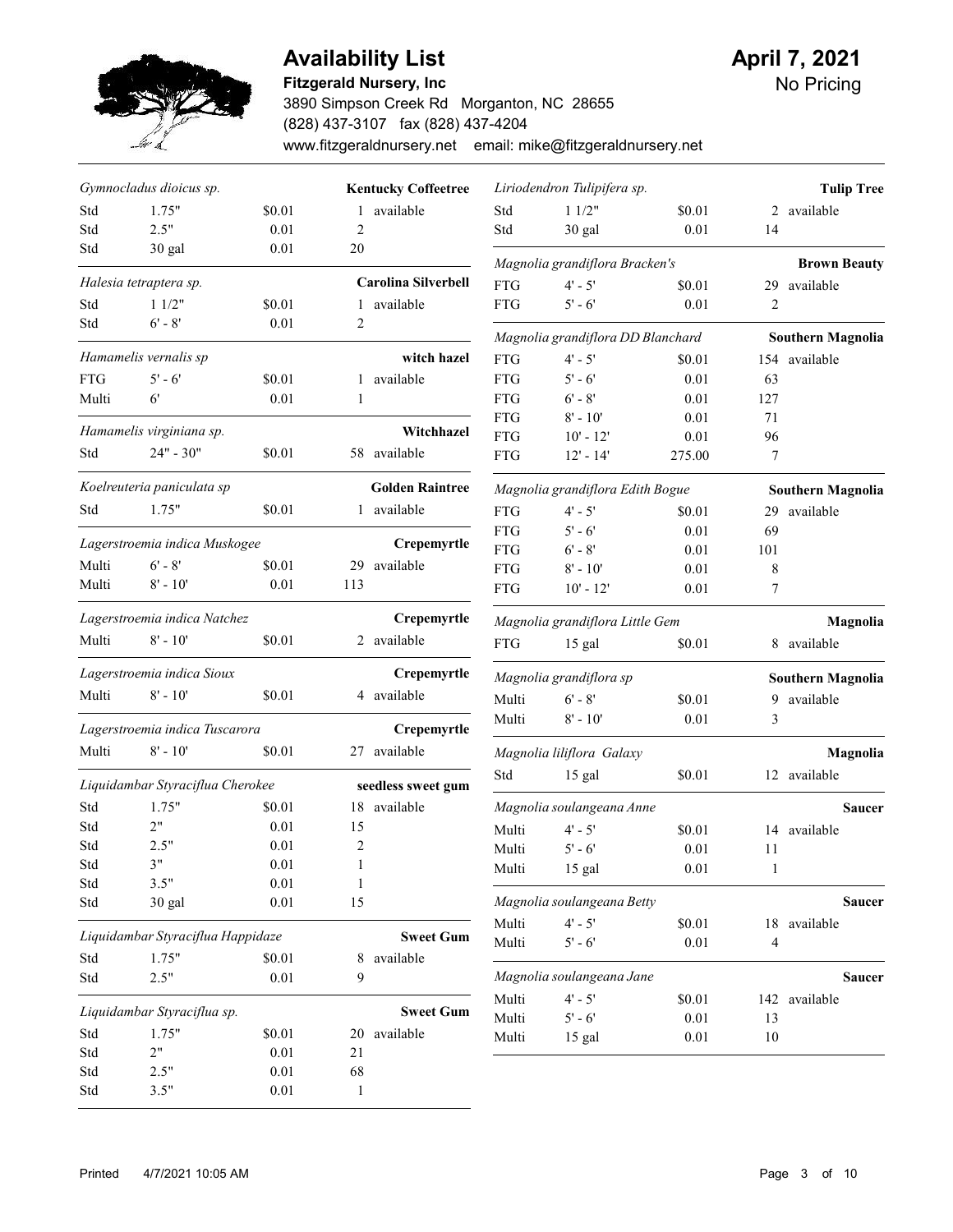

## Availability List **April 7, 2021**

#### Fitzgerald Nursery, Inc

3890 Simpson Creek Rd Morganton, NC 28655 (828) 437-3107 fax (828) 437-4204 www.fitzgeraldnursery.net email: mike@fitzgeraldnursery.net

|       | Magnolia stellata Royal Star  |          |              | <b>Star</b>           |     | Metasequoia glyptostroboides sp.   |          |                | <b>Dawn Redwood</b>              |
|-------|-------------------------------|----------|--------------|-----------------------|-----|------------------------------------|----------|----------------|----------------------------------|
| Multi | $4' - 5'$                     | \$0.01   |              | 119 available         | Std | 4.5"                               | \$0.01   | 3              | available                        |
| Multi | $5' - 6'$                     | 0.01     | 31           |                       | Std | 5"                                 | 0.01     | 30             |                                  |
| Multi | $6' - 7'$                     | 0.01     | 7            |                       | Std | $5' - 6'$                          | 0.01     | 68             |                                  |
| Multi | $7' - 8'$                     | 0.01     | 3            |                       |     |                                    |          |                |                                  |
|       | Magnolia virginiana Moon Glow |          |              | Magnolia              | Std | Nyssa sylvatica sp<br>11/2"        | \$0.01   |                | <b>Black Gum</b><br>76 available |
| Multi | $4' - 5'$                     | \$0.01   |              | 46 available          | Std | 1.75"                              | 0.01     | 18             |                                  |
| Multi | $6' - 7'$                     | 0.01     | 3            |                       | Std | 2.5"                               | 0.01     | $\overline{4}$ |                                  |
|       |                               |          |              |                       | Std | 30 gal                             | 0.01     | 20             |                                  |
|       | Magnolia virginiana Sweet Bay |          |              | Magnolia              |     |                                    |          |                |                                  |
| Multi | $4' - 5'$                     | \$0.01   | 3            | available             |     | Physocarpus opulifolius Diablo     |          |                | Ninebark                         |
| Multi | $14' - 16'$                   | 0.01     | 10           |                       | Std | $7' - 8'$                          | \$125.00 |                | 27 available                     |
| Multi | 15 gal                        | 0.01     | 18           |                       |     |                                    |          |                |                                  |
| Multi | 30 gal                        | 0.01     | $\mathbf{1}$ |                       |     | Platanus acerifolia Exclamation    |          |                | <b>Planetree</b>                 |
|       |                               |          |              |                       | Std | 11/2"                              | \$0.01   |                | 509 available                    |
|       | Malus 'Hargozam' Harvest Gold |          |              | <b>Flowering Crab</b> | Std | 1.75"                              | 0.01     | 242            |                                  |
| Std   | 1.75"                         | \$0.01   |              | 79 available          | Std | 2"                                 | 0.01     | 131            |                                  |
|       |                               |          |              |                       | Std | 2.5"                               | 0.01     | 152            |                                  |
|       | Malus 'Rosybloom' Prairifire  |          |              | <b>Flowering Crab</b> | Std | 4"                                 | 0.01     | $\mathbf{1}$   |                                  |
| Std   | 11/2"                         | \$0.01   |              | 146 available         | Std | 4.5"                               | 0.01     | 54             |                                  |
|       | Malus baccata Dolgo           |          |              | <b>Flowering Crab</b> | Std | 5"                                 | 0.01     | 35             |                                  |
| Std   | 11/2"                         | \$0.01   |              | 3 available           |     | Prunus cerasifera Krauter Vesuvius |          |                | <b>Purple-leaf Plum</b>          |
| Std   | 2"                            | 0.01     | 1            |                       | Std | 1.75"                              | \$0.01   |                | 81 available                     |
| Std   | 2.5"                          | 0.01     | $\mathbf{1}$ |                       | Std | 2"                                 | 0.01     | 88             |                                  |
|       | Malus baccata Snow Drift      |          |              | <b>Flowering Crab</b> | Std | 2.5"                               | 0.01     | 76             |                                  |
| Std   | 11/2"                         | \$0.01   |              | 2 available           |     | Prunus cerasifera Thundercloud     |          |                | <b>Purple-leaf Plum</b>          |
|       |                               |          |              |                       | Std | 1.75"                              | \$0.01   | 94             | available                        |
|       | Malus purpurea Profusion      |          |              | <b>Flowering Crab</b> | Std | 2"                                 | 0.01     | 19             |                                  |
| Std   | 11/2"                         | \$0.01   |              | 33 available          | Std | 2.5"                               | 0.01     | 6              |                                  |
| Std   | 30 gal                        | 0.01     | 1            |                       | Std | 30 gal                             | 0.01     | 25             |                                  |
|       | Malus purpurea Robinson       |          |              | <b>Flowering Crab</b> |     | Prunus incisa x campanulata Okame  |          |                | <b>Flowering Cherry</b>          |
| Std   | 11/2"                         | \$0.01   |              | 2 available           | Std | 11/2"                              | \$0.01   |                | 38 available                     |
| Std   | 1.75"                         | 0.01     | 123          |                       | Std | 1.75"                              | 0.01     | 37             |                                  |
|       |                               |          |              |                       | Std | 2"                                 | 0.01     | 73             |                                  |
|       | Malus sp. Donald Wyman        |          |              | Flw. Crab             | Std | 15 gal                             | 0.01     | 4              |                                  |
| Std   | 11/2"                         | \$0.01   | 8            | available             | Std | 30 gal                             | 0.01     | 25             |                                  |
| Std   | 2"                            | 0.01     | 2            |                       |     |                                    |          |                |                                  |
|       | Malus spectabilis Sugar Tyme  |          |              | <b>Flowering Crab</b> |     | Prunus persica mandrian Bonfire    |          |                | <b>Flowering Peach</b>           |
| Std   | 11/2"                         | \$0.01   |              | 14 available          | Std | 1.75"                              | \$0.01   |                | 12 available                     |
| Std   | 2"                            | $0.01\,$ | 3            |                       | Std | 2"                                 | $0.01\,$ | 15             |                                  |
| Std   |                               | 0.01     | 44           |                       | Std | 2.5"                               | 0.01     | 5              |                                  |
|       | 30 gal                        |          |              |                       | Std | 3"                                 | $0.01\,$ | 5              |                                  |
|       |                               |          |              |                       |     |                                    |          |                |                                  |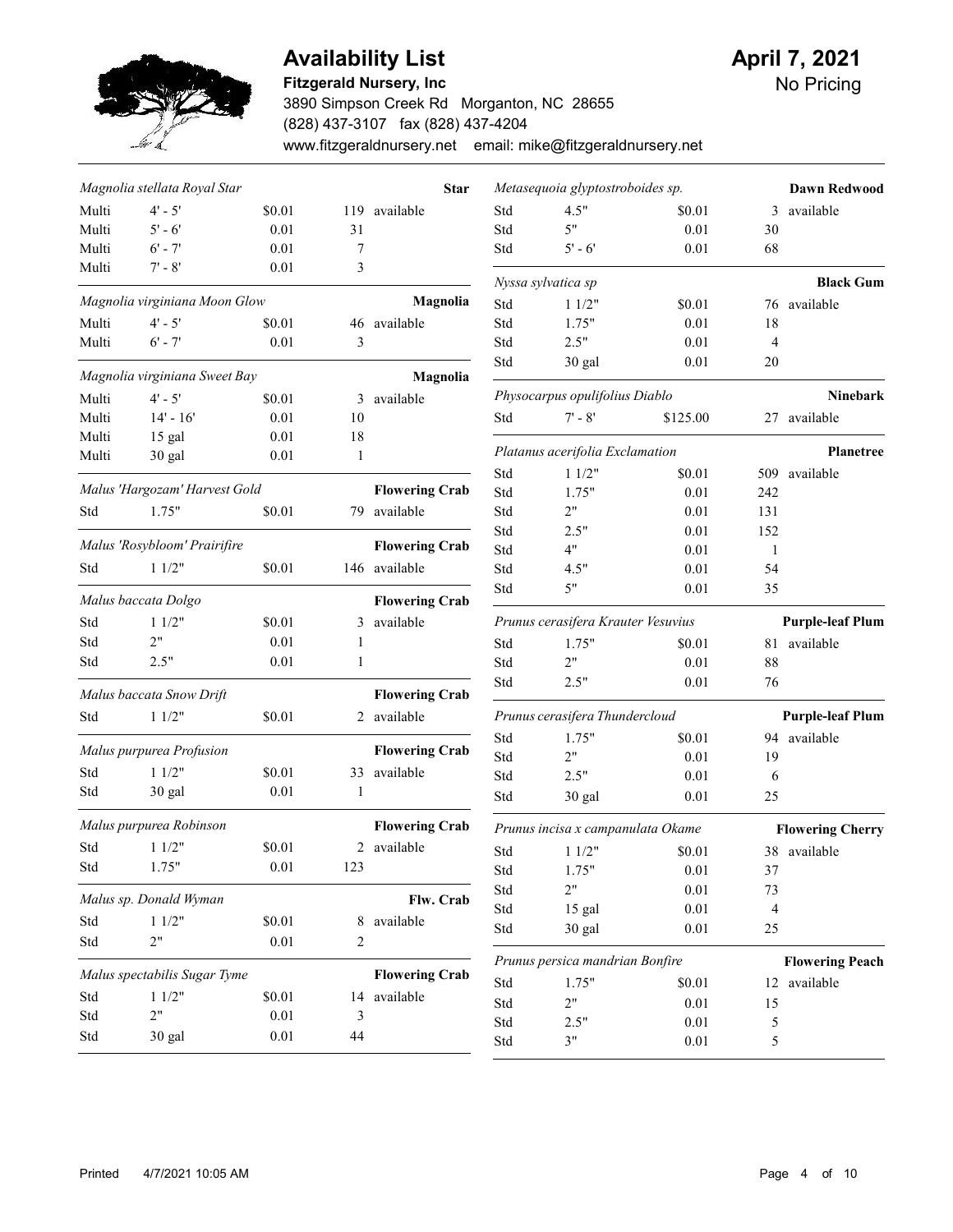

#### Fitzgerald Nursery, Inc

3890 Simpson Creek Rd Morganton, NC 28655 (828) 437-3107 fax (828) 437-4204 www.fitzgeraldnursery.net email: mike@fitzgeraldnursery.net

|     | Prunus serrulata Kwanzan            |          |                | <b>Flowering Cherry</b> |     | Quercus acutissima Sawtooth       |          |                |               | Oak            |
|-----|-------------------------------------|----------|----------------|-------------------------|-----|-----------------------------------|----------|----------------|---------------|----------------|
| Std | 11/2"                               | \$0.01   |                | 611 available           | Std | 11/2"                             | \$0.01   |                | 205 available |                |
| Std | 1.75"                               | 0.01     | 60             |                         | Std | 1.75"                             | 0.01     | 36             |               |                |
| Std | 3"                                  | 0.01     | 5              |                         | Std | 2"                                | 0.01     | 6              |               |                |
|     |                                     |          |                |                         | Std | 4"                                | 0.01     | 1              |               |                |
|     | Prunus serrulata Royal Burgundy     |          |                | flowering cherry        | Std | 4.5"                              | 0.01     | 2              |               |                |
| Std | 30 gal                              | \$0.01   |                | 2 available             | Std | 5"                                | 0.01     | 1              |               |                |
|     | Prunus subhirtella Autumnalis       |          |                | <b>Flowering Cherry</b> |     | Quercus alba White                |          |                |               | oak            |
| Std | 11/2"                               | \$0.01   |                | 317 available           | Std | 1.75"                             | \$0.01   |                | 3 available   |                |
|     | Prunus subhirtella Higan            |          |                | weeping cherry          |     | Quercus bicolor Swamp White       |          |                |               | Oak            |
| Std | 2.5"                                | \$0.01   |                | 135 available           | Std | 11/2"                             | \$0.01   |                | 3 available   |                |
| Std | 3"                                  | 0.01     | 23             |                         | Std | 1.75"                             | 0.01     | 19             |               |                |
|     |                                     |          |                |                         | Std | 2.5"                              | 0.01     | 11             |               |                |
|     | Prunus subhirtella Mt. Fuji         |          |                | <b>Flowering Cherry</b> | Std | 15 gal                            | 0.01     | 38             |               |                |
| Std | 30 gal                              | \$0.01   |                | 1 available             | Std | 30 gal                            | 0.01     | 100            |               |                |
|     | Prunus subhirtella Snow Goose       |          |                | <b>Flowering Cherry</b> |     | Quercus borealis - rubra Northern |          |                |               | <b>Red Oak</b> |
| Std | 11/2"                               | \$0.01   |                | 215 available           | Std | 11/2"                             | \$0.01   |                | 30 available  |                |
| Std | 1.75"                               | 0.01     | 148            |                         | Std | 1.75"                             | 0.01     | 9              |               |                |
|     |                                     |          |                |                         | Std | 2"                                | 0.01     | 4              |               |                |
|     | Prunus virginiana Canada Red Select |          |                | flowering cherry        | Std | 2.5"                              | 0.01     | 2              |               |                |
| Std | 11/2"                               | \$0.01   |                | 15 available            | Std | 30 gal                            | 0.01     | 80             |               |                |
| Std | 1.75"                               | 0.01     | 1              |                         |     |                                   |          |                |               |                |
| Std | 30 gal                              | 0.01     | 22             |                         |     | Quercus coccinea Scarlet          |          |                |               | Oak            |
|     | Prunus x snofozam Snow Fountain     |          |                | <b>Weeping Cherry</b>   | Std | 11/2"                             | \$0.01   |                | 184 available |                |
| Std | 11/2"                               | \$0.01   |                | 1 available             | Std | 1.75"                             | 0.01     | $\overline{c}$ |               |                |
| Std | 1.75"                               | 0.01     | 3              |                         | Std | 2.5"                              | 0.01     | 1              |               |                |
| Std | 2"                                  | 0.01     | 1              |                         | Std | 3"                                | 0.01     | 2              |               |                |
|     |                                     |          |                |                         | Std | 4"                                | 0.01     | $\overline{2}$ |               |                |
|     | Prunus yedoensis Akebono            |          |                | <b>Flowering Cherry</b> | Std | 30 gal                            | 0.01     | 13             |               |                |
| Std | 1.75"                               | \$0.01   |                | 24 available            |     | Quercus lyrata Overcup            |          |                |               | Oak            |
| Std | 2"                                  | 0.01     | 18             |                         | Std | 11/2"                             | \$0.01   |                | 221 available |                |
|     | Prunus yedoensis Yoshino            |          |                | <b>Flowering Cherry</b> | Std | 1.75"                             | 0.01     | 17             |               |                |
| Std | 11/2"                               | \$0.01   |                | 8 available             | Std | 2"                                | $0.01\,$ | 3              |               |                |
| Std | 1.75"                               | $0.01\,$ | 53             |                         | Std | 3.5"                              | $0.01\,$ |                |               |                |
| Std | 2"                                  | $0.01\,$ | 37             |                         | Std | 4"                                | $0.01\,$ | 1              |               |                |
| Std | 15 gal                              | $0.01\,$ | $\mathfrak{Z}$ |                         | Std | 4.5"                              | $0.01\,$ | 2              |               |                |
|     |                                     |          |                |                         | Std | 5"                                | $0.01\,$ | 2              |               |                |
|     | Pyrus calleryana Cleveland Select   |          |                | <b>Flowering Pear</b>   | Std | 30 gal                            | $0.01\,$ | 36             |               |                |
| Std | 11/2"                               | \$0.01   |                | 67 available            |     | Quercus macrocarpa Bur Oak        |          |                |               | sp             |
| Std | 1.75"                               | $0.01\,$ | 456            |                         | Std | 15 gal                            | $\$0.01$ |                | 28 available  |                |
| Std | 2"                                  | $0.01\,$ | 294            |                         | Std | 30 gal                            | $0.01\,$ | 14             |               |                |
| Std | 2.5"                                | $0.01\,$ | 108            |                         |     |                                   |          |                |               |                |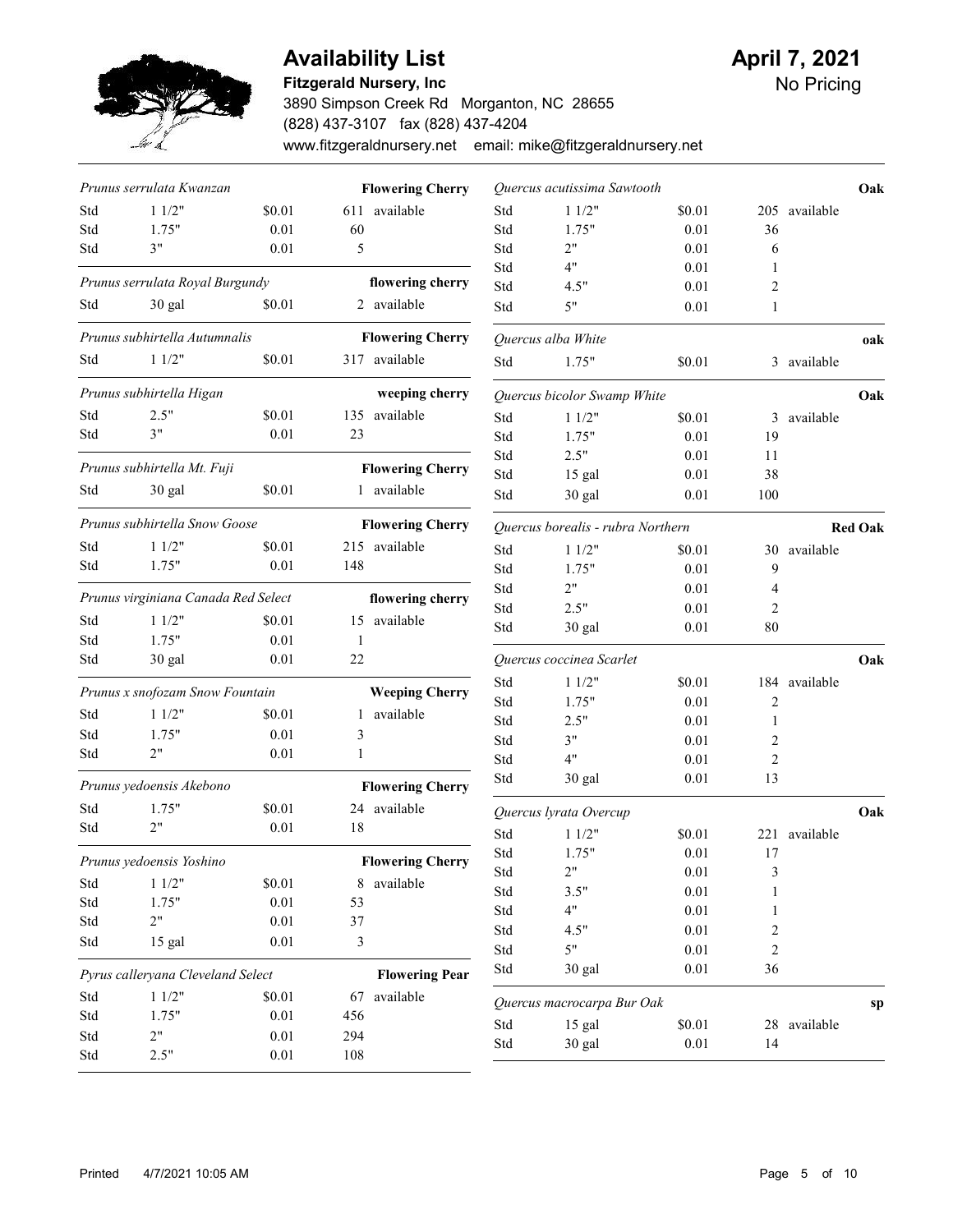

### **Availability List**

#### Fitzgerald Nursery, Inc

3890 Simpson Creek Rd Morganton, NC 28655 (828) 437-3107 fax (828) 437-4204 www.fitzgeraldnursery.net email: mike@fitzgeraldnursery.net

| April 7, 2021 |  |
|---------------|--|
|               |  |

|     | Quercus nuttalli Nuttall Oak      |        |                | red oak                               |
|-----|-----------------------------------|--------|----------------|---------------------------------------|
| Std | 11/2"                             | \$0.01 | 199            | available                             |
| Std | 1.75"                             | 0.01   | 144            |                                       |
| Std | 2"                                | 0.01   | 18             |                                       |
| Std | 3"                                | 0.01   | 2              |                                       |
| Std | 4"                                | 0.01   | 7              |                                       |
| Std | 4.5"                              | 0.01   | 5              |                                       |
| Std | 5"                                | 0.01   | 4              |                                       |
| Std | 30 gal                            | 0.01   | 73             |                                       |
|     | Quercus palustris Green Pillar    |        |                | pin oak                               |
| Std | 11/2"                             | \$0.01 | 2              | available                             |
|     | Quercus palustris Pin Oak         |        |                | <b>Pin Oak</b>                        |
| Std | 11/2"                             | \$0.01 | 33             | available                             |
| Std | 1.75"                             | 0.01   | 102            |                                       |
| Std | 2"                                | 0.01   | 64             |                                       |
| Std | 2.5"                              | 0.01   | 28             |                                       |
| Std | 3"                                | 0.01   | 19             |                                       |
| Std | 3.5"                              | 0.01   | 16             |                                       |
| Std | 4"                                | 0.01   | 23             |                                       |
| Std | 4.5"                              | 0.01   | $\overline{c}$ |                                       |
| Std | 5"                                | 0.01   | 2              |                                       |
| Std | 15 gal                            | 0.01   | 14             |                                       |
|     | Quercus phellos Willow Oak        |        |                | oak                                   |
| Std | 11/2"                             | \$0.01 | 91             | available                             |
| Std | 1.75"                             | 0.01   | 141            |                                       |
| Std | 4"                                | 0.01   | 1              |                                       |
| Std | 4.5"                              | 0.01   | 4              |                                       |
| Std | 5"                                | 0.01   | 1              |                                       |
| Std | 15 gal                            | 0.01   | 1              |                                       |
| Std | 30 gal                            | 0.01   | 12             |                                       |
|     | Quercus shumardii red oak         |        |                | <b>Shumard Oak</b>                    |
| Std | 11/2"                             | \$0.01 | 32             | available                             |
| Std | 2"                                | 0.01   | 4              |                                       |
| Std | 3.5"                              | 0.01   | 1              |                                       |
| Std | 4"                                | 0.01   | 26             |                                       |
|     | Sorbus aucuparia 'Cardinal Royal' |        |                | <b>Cardinal Royal Mountain</b><br>Ash |
| Std | 15 gal                            | \$0.01 | 27             | available                             |
|     | Stewartia pseudocamellia Japanese |        |                | sp.                                   |
| Std | $5' - 6'$                         | \$0.01 | 8              | available                             |
|     |                                   |        |                |                                       |

| <b>Japanese Snowbell</b>    |     |        | Styrax japonicus sp             |     |
|-----------------------------|-----|--------|---------------------------------|-----|
| 30 available                |     | \$0.01 | 11/2"                           | Std |
|                             | 19  | 0.01   | 1.75"                           | Std |
|                             | 3   | 0.01   | 2.5"                            | Std |
| <b>Peking Lilac</b>         |     |        | Syringa reticulata China Snow   |     |
| available                   | 3   | \$0.01 | 11/2"                           | Std |
| <b>Japanese Tree Liliac</b> |     |        | Syringa reticulata Ivory Silk   |     |
| 5 available                 |     | \$0.01 | 11/2"                           | Std |
| <b>Bald Cypress</b>         |     |        | Taxodium distichum sp.          |     |
| available                   | 1   | \$0.01 | 2"                              | Std |
|                             | 1   | 0.01   | 3"                              | Std |
|                             | 16  | 0.01   | 4"                              | Std |
|                             | 7   | 0.01   | 4.5"                            | Std |
| Linden                      |     |        | Tilia americana American Sentry |     |
| available                   | 6   | \$0.01 | 11/2"                           | Std |
| Linden                      |     |        | Tilia cordata Littleleaf        |     |
| 50 available                |     | \$0.01 | 11/2"                           | Std |
| Linden                      |     |        | Tilia tomentosa Sterling Silver |     |
| available                   | 17  | \$0.01 | 11/2"                           | Std |
|                             | 9   | 0.01   | 1.75"                           | Std |
| elm                         |     |        | Ulmus americana Jefferson       |     |
| available                   | 27  | \$0.01 | 1.75"                           | Std |
|                             | 35  | 0.01   | 2"                              | Std |
|                             | 5   | 0.01   | 2.5"                            | Std |
| <b>American Elm</b>         |     |        | Ulmus americana Princeton       |     |
| available                   | 288 | \$0.01 | 11/2"                           | Std |
|                             | 203 | 0.01   | 1.75"                           | Std |
|                             | 262 | 0.01   | 2"                              | Std |
|                             | 72  | 0.01   | 2.5"                            | Std |
|                             | 21  | 0.01   | 3"                              | Std |
|                             | 58  | 0.01   | 30 gal                          | Std |
| <b>American Elm</b>         |     |        | Ulmus americana Valley Forge    |     |
| available                   | 3   | \$0.01 | 2"                              | Std |
|                             | 21  | 0.01   | 2.5"                            | Std |
|                             | 2   | 0.01   | 3"                              | Std |
| <b>Smoothleaf Elm</b>       |     |        | Ulmus carpiniflolia Accolade    |     |
| available                   | 37  | \$0.01 | 11/2"                           | Std |
|                             |     | 0.01   | 1.75"                           | Std |
|                             | 81  |        |                                 |     |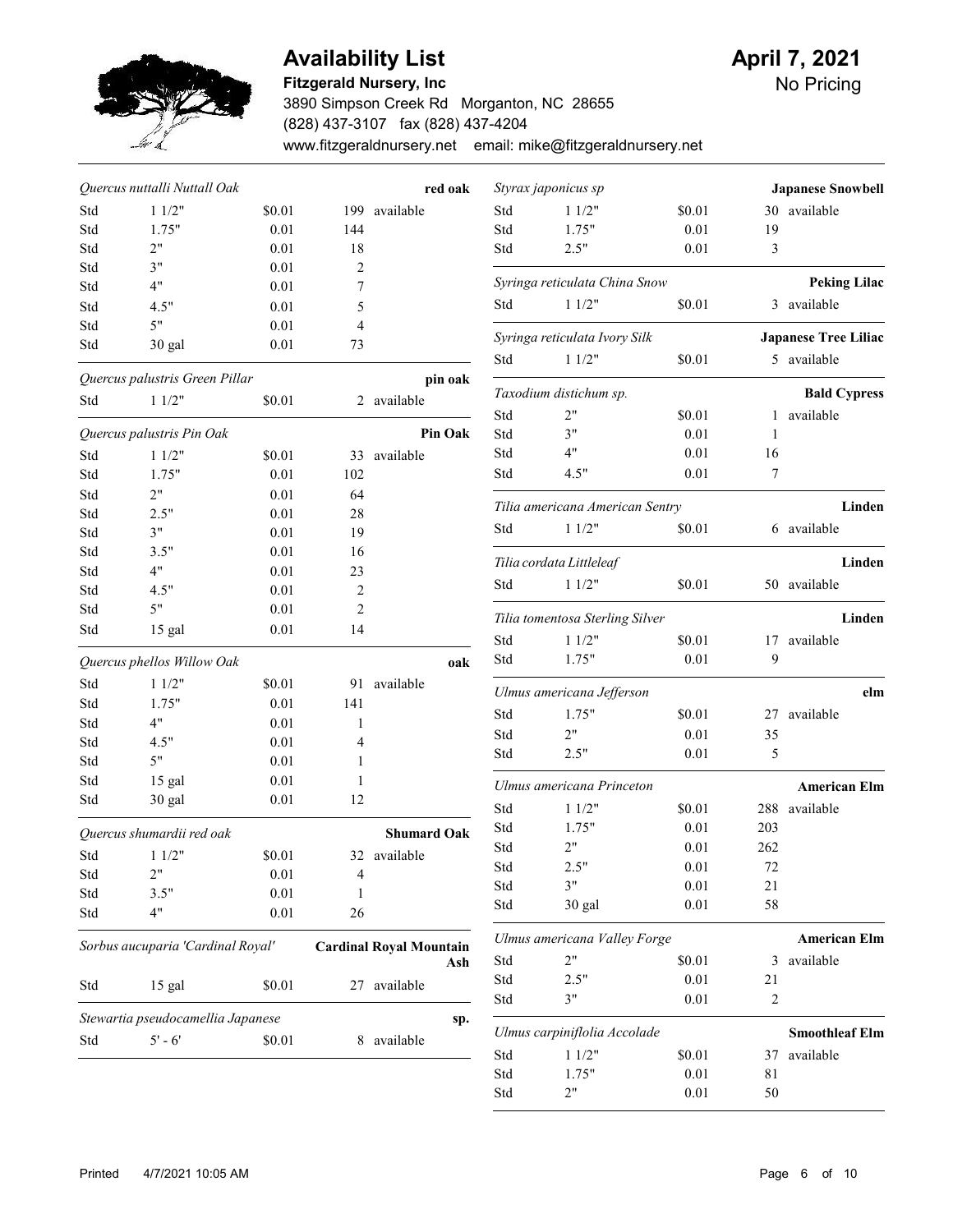

### Availability List **April 7, 2021**

#### Fitzgerald Nursery, Inc

3890 Simpson Creek Rd Morganton, NC 28655 (828) 437-3107 fax (828) 437-4204 www.fitzgeraldnursery.net email: mike@fitzgeraldnursery.net

FTG 5' - 6' 0.01 7

No Pricing

|     | Ulmus japonica Frontier Elm       |        |                |                    | elm              |                          | Ulmus wilsoniana Prospector          |                |                       | <b>Prospector Elm</b>       |
|-----|-----------------------------------|--------|----------------|--------------------|------------------|--------------------------|--------------------------------------|----------------|-----------------------|-----------------------------|
| Std | 11/2"                             | \$0.01 | 71             | available          |                  | Std                      | 11/2"                                | \$0.01         | 39                    | available                   |
| Std | 1.75"                             | 0.01   | 37             |                    |                  | Std                      | 1.75"                                | 0.01           | 65                    |                             |
| Std | 2"                                | 0.01   | 60             |                    |                  | Std                      | 2"                                   | 0.01           | 55                    |                             |
| Std | 2.5"                              | 0.01   | 27             |                    |                  | Std                      | 2.5"                                 | 0.01           | 4                     |                             |
| Std | 30 gal                            | 0.01   | 72             |                    |                  |                          | Viburnum burkwoodii/carlesii Mohawk  |                |                       | <b>Mohawk Viburnum</b>      |
|     | Ulmus parvifola Allee'            |        |                |                    | <b>Allee Elm</b> | <b>FTG</b>               | $24" - 30"$                          | \$0.01         |                       | 20 available                |
| Std | 11/2"                             | \$0.01 |                | 42 available       |                  | <b>FTG</b>               | $3' - 4'$                            | 0.01           | 15                    |                             |
|     |                                   |        |                |                    |                  | <b>FTG</b>               | $4' - 5'$                            | 0.01           | 53                    |                             |
|     | Ulmus parvifola Bosque            |        |                |                    | Elm              |                          | Viburnum carlcephalum hybrid cross   |                |                       | <b>Fragrant Viburnum</b>    |
| Std | 11/2"                             | \$0.01 | 53             | available          |                  |                          |                                      |                |                       |                             |
| Std | 1.75"                             | 0.01   | 20             |                    |                  | <b>FTG</b>               | $24" - 30"$                          | \$0.01         |                       | 29 available                |
| Std | 2.5"                              | 0.01   | 2              |                    |                  | <b>FTG</b>               | $3' - 4'$                            | 0.01           | 8                     |                             |
|     | Ulmus parvifola Dynasty           |        |                | <b>Dynasty Elm</b> |                  | <b>FTG</b>               | $5' - 6'$                            | 0.01           | 17                    |                             |
| Std | 11/2"                             | \$0.01 | 227            | available          |                  |                          | Viburnum carlesii viburnum           |                |                       | Koreanspice                 |
| Std | 1.75"                             | 0.01   | 97             |                    |                  | <b>FTG</b>               | $2' - 3'$                            | \$0.01         |                       | 5 available                 |
| Std | 2"                                | 0.01   | 7              |                    |                  |                          |                                      |                |                       |                             |
| Std | 2.5"                              | 0.01   | $\overline{2}$ |                    |                  |                          | Viburnum dentatum Chicago Lustre     |                |                       | viburnum                    |
|     | Ulmus parvifola Everclear         |        |                |                    | Elm              | <b>FTG</b><br><b>FTG</b> | $2' - 3'$<br>$3' - 4'$               | \$0.01<br>0.01 | 107<br>24             | available                   |
| Std | 11/2"                             | \$0.01 |                | 196 available      |                  | <b>FTG</b>               | $5' - 6'$                            | $0.01\,$       | 32                    |                             |
|     |                                   |        |                |                    |                  | <b>FTG</b>               | $6' - 7'$                            | 0.01           | 3                     |                             |
|     | Ulmus parvifola lacebark          |        |                |                    | elm              |                          |                                      |                |                       |                             |
| Std | 2.5"                              | \$0.01 |                | 7 available        |                  |                          | Viburnum plicatum x toment. Mariesii |                |                       | <b>Doublefile Viburnum</b>  |
|     | Ulmus parvifola sp.               |        |                | <b>Chinese Elm</b> |                  | <b>FTG</b>               | $2' - 3'$                            | \$0.01         |                       | 389 available               |
| Std | 11/2"                             | \$0.01 | 9              | available          |                  | <b>FTG</b>               | $3' - 4'$                            | $0.01\,$       | 117                   |                             |
| Std | 1.75"                             | 0.01   | 38             |                    |                  | <b>FTG</b><br><b>FTG</b> | $4' - 5'$<br>$5' - 6'$               | 0.01<br>0.01   | 122<br>$\overline{c}$ |                             |
| Std | 2"                                | 0.01   | 69             |                    |                  | <b>FTG</b>               | $6' - 7'$                            | 0.01           | 9                     |                             |
| Std | 2.5"                              | 0.01   | 36             |                    |                  |                          |                                      |                |                       |                             |
| Std | 3"                                | 0.01   | 1              |                    |                  |                          | Viburnum plicatum x toment. Shasta   |                |                       | <b>Viburnum</b>             |
|     |                                   |        |                |                    |                  | <b>FTG</b>               | $24" - 30"$                          | \$0.01         |                       | 150 available               |
|     | Ulmus pumlia x wilsoniana Triumph |        |                |                    | Elm              | <b>FTG</b>               | $4' - 5'$                            | 0.01           | 56                    |                             |
| Std | 11/2"                             | \$0.01 |                | 76 available       |                  | <b>FTG</b>               | $5' - 6'$                            | 0.01           | 194                   |                             |
| Std | 1.75"                             | 0.01   | 159            |                    |                  | <b>FTG</b>               | $6'$ - 7'                            | 0.01           | 143                   |                             |
| Std | 2"                                | 0.01   | 126            |                    |                  |                          |                                      |                |                       |                             |
| Std | 2.5"                              | 0.01   | 9              |                    |                  |                          | Viburnum rhytidophyllum Green        |                |                       | <b>Green Trump Viburnum</b> |
| Std | 30 gal                            | 0.01   | 66             |                    |                  | Trump<br>Multi           | $12" - 18"$                          | \$0.01         |                       | 194 available               |
|     | Ulmus urban x wilsoniana Patriot  |        |                |                    | Elm              |                          |                                      |                |                       |                             |
| Std | 1.75"                             | \$0.01 | 39             | available          |                  |                          | Viburnum rhytidophyllum Pragense     |                |                       | <b>Prague Viburnum</b>      |
| Std | 2"                                | 0.01   | 124            |                    |                  | <b>FTG</b>               | $24" - 30"$                          | \$0.01         |                       | 61 available                |
| Std | 2.5"                              | 0.01   | $28\,$         |                    |                  | <b>FTG</b>               | $30" - 36"$                          | $0.01\,$       | 17                    |                             |
|     |                                   |        |                |                    |                  | ${\rm FTG}$              | $3' - 4'$                            | $0.01\,$       | 56                    |                             |
|     |                                   |        |                |                    |                  | ${\rm FTG}$              | $4^{\circ}$ - $5^{\circ}$            | $0.01\,$       | $42\,$                |                             |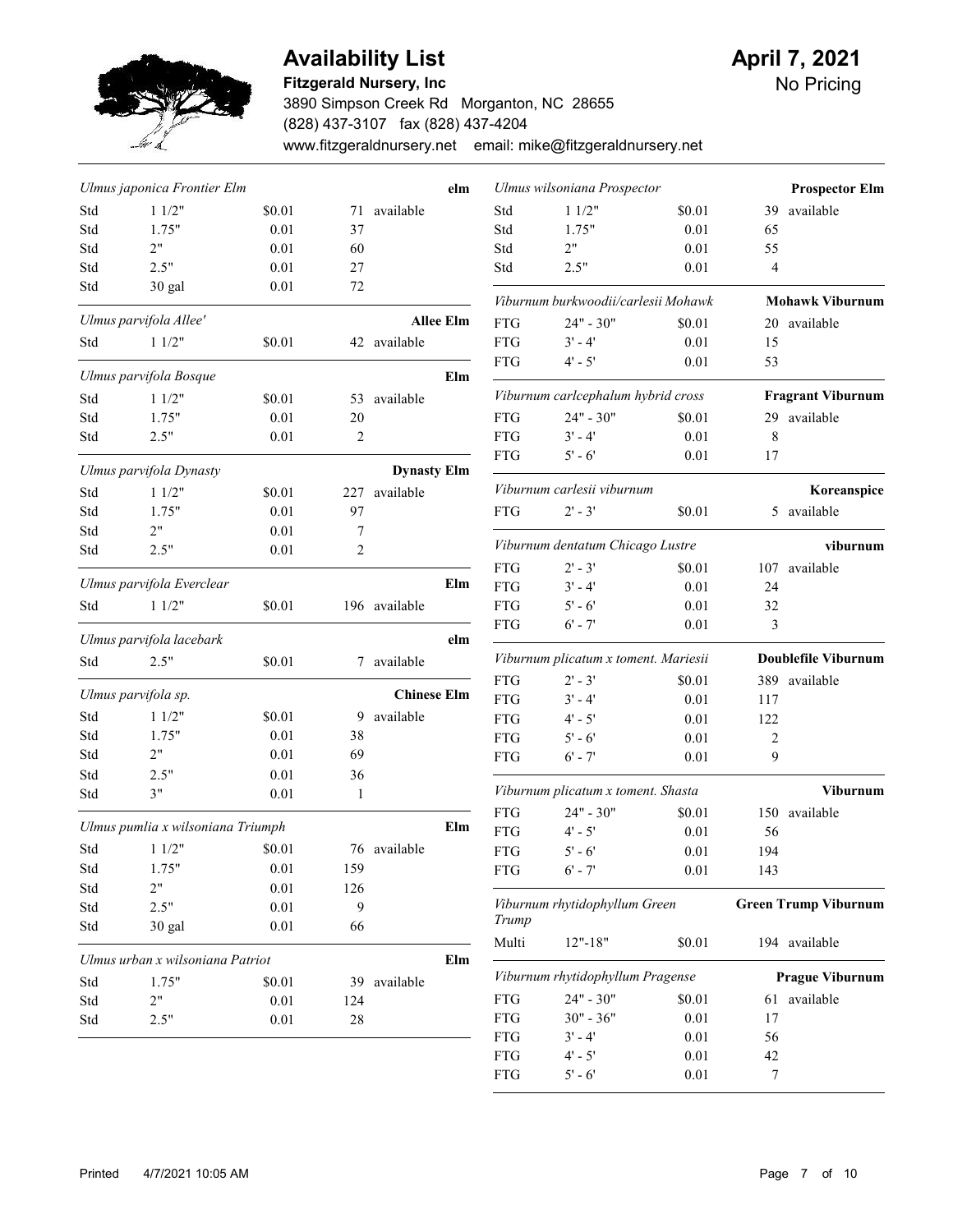

# Availability List **Availability List** April 7, 2021

### Fitzgerald Nursery, Inc

3890 Simpson Creek Rd Morganton, NC 28655 (828) 437-3107 fax (828) 437-4204 www.fitzgeraldnursery.net email: mike@fitzgeraldnursery.net No Pricing

|                  | Viburnum rhytidophyllum Willowwood |                 |                | <b>Leatherleaf Viburnum</b> |                          | Cupressocyparis leylandii Murray    |                    |              | <b>Leyland Cypress</b> |
|------------------|------------------------------------|-----------------|----------------|-----------------------------|--------------------------|-------------------------------------|--------------------|--------------|------------------------|
| <b>FTG</b>       | $3' - 4'$                          | \$0.01          |                | 91 available                | <b>FTG</b>               | $5' - 6'$                           | \$0.01             |              | 379 available          |
|                  |                                    |                 |                |                             | <b>FTG</b>               | $7' - 8'$                           | 0.01               | 527          |                        |
|                  | Viburnum x carlesii Cayuga         |                 |                | <b>Koreanspice Viburnum</b> | <b>FTG</b>               | $8' - 10'$                          | 0.01               | 386          |                        |
| <b>FTG</b>       | $3' - 4'$                          | \$0.01          |                | 40 available                | <b>FTG</b>               | $10' - 12'$                         | $0.01\,$           | 39           |                        |
| <b>FTG</b>       | $5' - 6'$                          | 0.01            | $\mathbf{1}$   |                             |                          | Cupressocyparis leylandii sp.       |                    |              | <b>Leyland Cypress</b> |
|                  | Viburnum x carlesii Juddii         |                 |                | Juddii Viburnum             | <b>FTG</b>               | $6' - 7'$                           | \$0.01             |              | 180 available          |
| ${\rm FTG}$      | $24" - 30"$                        | \$0.01          |                | 94 available                | <b>FTG</b>               | $7' - 8'$                           | 0.01               | 26           |                        |
| <b>FTG</b>       | $30" - 36"$                        | 0.01            | 24             |                             | <b>FTG</b>               | $8' - 10'$                          | $0.01\,$           | 15           |                        |
|                  |                                    |                 |                |                             | <b>FTG</b>               | $10' - 12'$                         | $0.01\,$           | 31           |                        |
| Alleghany        | Viburnum x rhytidophylloides       |                 |                | Viburnum                    | <b>FTG</b>               | $12' - 14'$                         | 0.01               | 14           |                        |
| ${\rm FTG}$      | $24" - 30"$                        | \$0.01          | 88             | available                   |                          | Cupressus arizonica Carolina        |                    |              | <b>Arizona Cypress</b> |
| <b>FTG</b>       | $3' - 4'$                          | 0.01            | 186            |                             | Sapphire                 |                                     |                    |              |                        |
| ${\rm FTG}$      | $4' - 5'$                          | $0.01\,$        | 110            |                             | <b>FTG</b>               | $6' - 7'$                           | \$0.01             |              | 1 available            |
| <b>FTG</b>       | $5' - 6'$                          | 0.01            | 17             |                             | <b>FTG</b>               | $7' - 8'$                           | 0.01               | 16           |                        |
|                  |                                    |                 |                |                             | <b>FTG</b>               | $8' - 9'$                           | $0.01\,$           | 35           |                        |
|                  | Vitex agnus-castus Shoal Creek     |                 |                | <b>Chase Tree</b>           | <b>FTG</b>               | $10' - 12'$                         | 0.01               | 7            |                        |
| Multi<br>Multi   | $4' - 5'$<br>$5' - 6'$             | \$0.01<br>85.00 | 19             | 20 available                |                          | Ilex cornuta x aquifolium Nellie R. |                    |              | <b>Holly</b>           |
|                  | Zelkova serrata Green Vase         |                 |                |                             | <b>Stevens</b>           |                                     |                    |              |                        |
|                  |                                    |                 |                | Zelkova                     | <b>FTG</b>               | $4' - 5'$                           | \$0.01             |              | 57 available           |
| Std              | 11/2"                              | \$0.01          |                | 1,047 available             | <b>FTG</b>               | $5' - 6'$                           | 0.01               | 451          |                        |
| Std              | 1.75"                              | 0.01            | 218            |                             | <b>FTG</b>               | $6' - 7'$                           | 0.01               | 69           |                        |
|                  | Zelkova serrata Musashino          |                 |                | zelkova                     | <b>FTG</b>               | $7' - 8'$                           | $0.01\,$           | 56           |                        |
| Std              | 11/2"                              | \$0.01          |                | 72 available                | <b>FTG</b>               | $10' - 12'$                         | 0.01               | $\mathbf{1}$ |                        |
| Std              | 1.75"                              | 0.01            | 35             |                             |                          | Ilex cornuta x pernyi Dr. Kassab    |                    |              | <b>Holly</b>           |
| Std              | 2"                                 | 0.01            | $\overline{2}$ |                             | <b>FTG</b>               | $4' - 5'$                           | \$0.01             | 17           | available              |
|                  |                                    |                 |                |                             | <b>FTG</b>               | $5' - 6'$                           | $0.01\,$           | 44           |                        |
|                  | Zelkova serrata Village Green      |                 |                | Zelkova                     | <b>FTG</b>               | $6' - 7'$                           | $0.01\,$           | 73           |                        |
| Std              | 11/2"                              | \$0.01          |                | 431 available               | <b>FTG</b>               | $7' - 8'$                           | 0.01               | 67           |                        |
| Std              | 1.75"                              | $0.01\,$        | 37             |                             | <b>FTG</b>               | $8' - 10'$                          | 0.01               | $\mathbf{1}$ |                        |
| Std              | 2"                                 | 0.01            | 16             |                             |                          |                                     |                    |              |                        |
|                  |                                    |                 |                |                             | Ilex crenata 151         |                                     |                    |              | <b>Japanese Holly</b>  |
| <b>Evergreen</b> |                                    |                 |                |                             | <b>FTG</b><br><b>FTG</b> | $6' - 7'$<br>$7' - 8'$              | \$0.01<br>$0.01\,$ | 60           | 4 available            |
|                  | Cedrus deodara Bill's Blue         |                 |                | <b>Bill's Blue Deodara</b>  |                          |                                     |                    |              |                        |
| ${\rm FTG}$      | $4' - 5'$                          | \$0.01          |                | 3 available                 |                          | Ilex crenata Green Lustre           |                    |              | <b>Japanese Holly</b>  |
| ${\rm FTG}$      | $5' - 6'$                          | $0.01\,$        | 18             |                             | <b>FTG</b>               | $42" - 48"$                         | \$0.01             |              | 20 available           |
| <b>FTG</b>       | $6' - 7'$                          | $0.01\,$        | $18\,$         |                             |                          |                                     |                    |              |                        |
| <b>FTG</b>       | $7' - 8'$                          | 0.01            | 3              |                             |                          | Ilex crenata Sky Pencil             |                    |              | <b>Japanese Holly</b>  |
|                  |                                    |                 |                |                             | <b>FTG</b>               | $24" - 30"$                         | \$0.01             |              | 296 available          |
| Green            | Cupressocyparis leylandii Leighton |                 |                | <b>Leyland Cypress</b>      | <b>FTG</b>               | $30" - 36"$                         | 0.01               | 115          |                        |
| ${\rm FTG}$      | $6' - 7'$                          | \$0.01          |                | 24 available                |                          |                                     |                    |              |                        |
| ${\rm FTG}$      | $7^{\prime}$ - $8^{\prime}$        | $0.01\,$        | 5              |                             |                          |                                     |                    |              |                        |
| ${\rm FTG}$      | $10^{\circ}$ - $12^{\circ}$        | 0.01            | 15             |                             |                          |                                     |                    |              |                        |

FTG 12' - 14' 0.01 5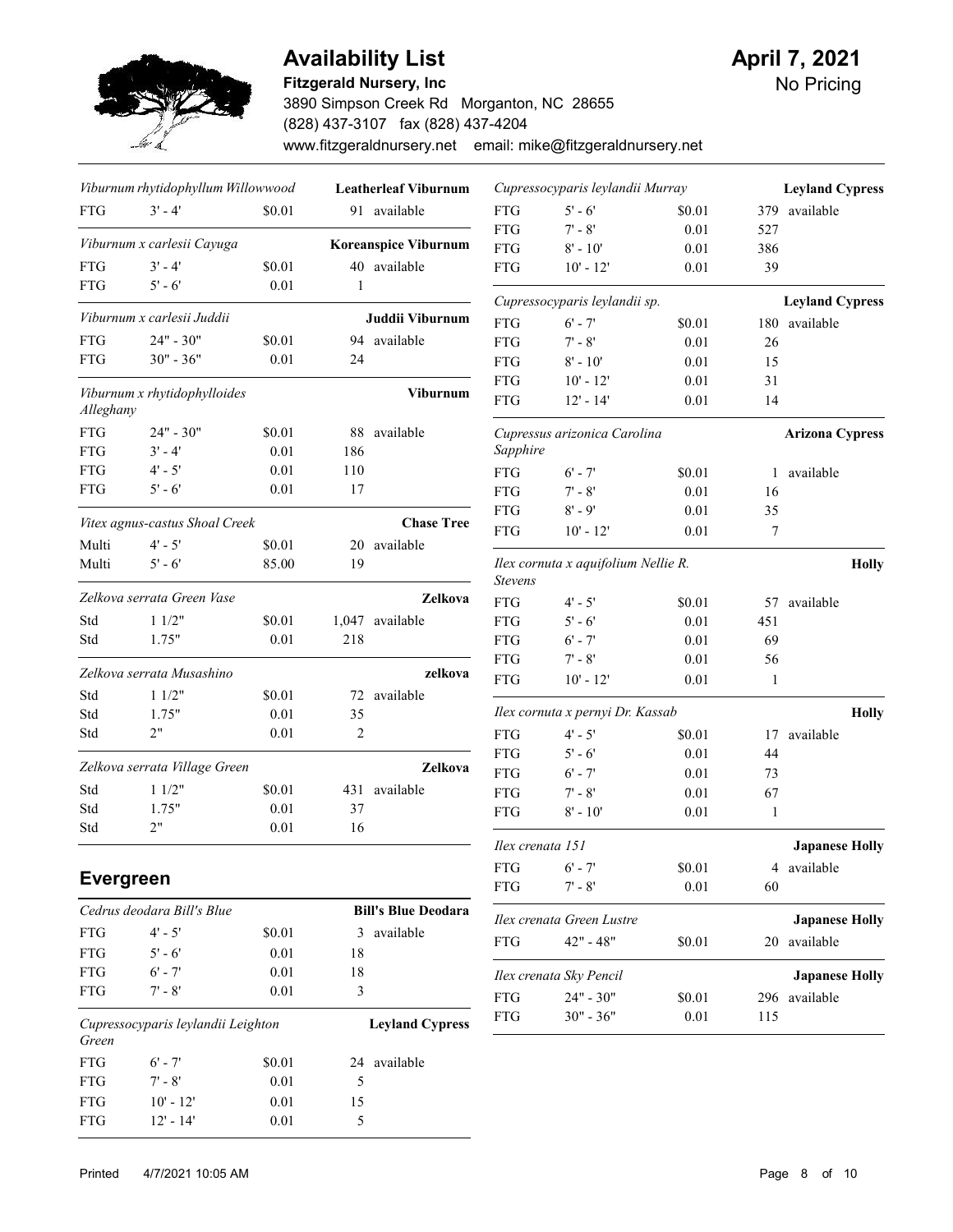

#### Fitzgerald Nursery, Inc

3890 Simpson Creek Rd Morganton, NC 28655 (828) 437-3107 fax (828) 437-4204 www.fitzgeraldnursery.net email: mike@fitzgeraldnursery.net

|             | Ilex crenata Steeds         |          |              | <b>Japanese Holly</b> |                          | Juniperus virginiana Brodie      |              |                | <b>Brodie Juniper</b>      |
|-------------|-----------------------------|----------|--------------|-----------------------|--------------------------|----------------------------------|--------------|----------------|----------------------------|
| <b>FTG</b>  | $30" - 36"$                 | \$0.01   | 45           | available             | <b>FTG</b>               | $4' - 5'$                        | \$0.01       | 19             | available                  |
| <b>FTG</b>  | $36" - 42"$                 | 0.01     | 356          |                       | <b>FTG</b>               | $5' - 6'$                        | 0.01         | 14             |                            |
| ${\rm FTG}$ | $4' - 5'$                   | 0.01     | 11           |                       | <b>FTG</b>               | $6' - 7'$                        | 0.01         | $\overline{2}$ |                            |
| <b>FTG</b>  | $5' - 6'$                   | 0.01     | 39           |                       | <b>FTG</b>               | $7 - 8'$                         | 0.01         | 39             |                            |
|             | Ilex hybrida Acadiana       |          |              | <b>Red Holly</b>      |                          | Juniperus virginiana Burkii      |              |                | red cedar                  |
| <b>FTG</b>  | $4' - 5'$                   | \$0.01   |              | 30 available          | <b>FTG</b>               | $4' - 5'$                        | \$0.01       |                | 7 available                |
| <b>FTG</b>  | $5' - 6'$                   | 0.01     | 84           |                       |                          |                                  |              |                |                            |
| <b>FTG</b>  | $6'$ - 7'                   | 0.01     | 57           |                       | Picea abies sp           |                                  |              |                | <b>Norway Spruce</b>       |
| <b>FTG</b>  | $7 - 8'$                    | 0.01     | 8            |                       | <b>FTG</b>               | $3' - 4'$                        | \$0.01       |                | 18 available               |
|             | Ilex hybrida Festive        |          |              | <b>Red Holly</b>      |                          | Picea glauca densata Black Hills |              |                | <b>White Spruce</b>        |
| <b>FTG</b>  | $4' - 5'$                   | \$0.01   |              | 60 available          | <b>FTG</b>               | $3' - 4'$                        | \$0.01       |                | 12 available               |
| <b>FTG</b>  | $5' - 6'$                   | 0.01     | 27           |                       | <b>FTG</b>               | $4' - 5'$                        | 0.01         | 3              |                            |
| <b>FTG</b>  | $6'$ - $7'$                 | 0.01     | 6            |                       | <b>FTG</b>               | $6'$ - 7'                        | 0.01         | $\mathbf{1}$   |                            |
| <b>FTG</b>  | $7' - 8'$                   | 0.01     | 6            |                       | Pinus strobus sp         |                                  |              |                | <b>White Pine</b>          |
|             | Ilex hybrida Oak Leaf       |          |              | <b>Red Holly</b>      | <b>FTG</b>               | $4' - 5'$                        | \$0.01       |                | 258 available              |
| <b>FTG</b>  | $4' - 5'$                   | \$0.01   |              | 83 available          | <b>FTG</b>               | $5' - 6'$                        | 0.01         | 9              |                            |
| <b>FTG</b>  | $5' - 6'$                   | 0.01     | 170          |                       | <b>FTG</b>               | $7 - 8'$                         | 0.01         | 6              |                            |
| <b>FTG</b>  | $7' - 8'$                   | 0.01     | $\mathbf{1}$ |                       | <b>FTG</b>               | $8' - 10'$                       | 0.01         | $\mathbf{1}$   |                            |
|             | Ilex hybrida Robin          |          |              | <b>Red Holly</b>      | Pinus taeda sp           |                                  |              |                | <b>Loblolly Pine</b>       |
| <b>FTG</b>  | $4' - 5'$                   | \$0.01   |              | 45 available          | <b>FTG</b>               | 2"                               | \$0.01       |                | 21 available               |
| <b>FTG</b>  | $5' - 6'$                   | 0.01     | 55           |                       | <b>FTG</b>               | 7 gal                            | 0.01         | $\tau$         |                            |
| <b>FTG</b>  | $6' - 7'$                   | 0.01     | 2            |                       | <b>FTG</b>               | $10' - 12'$                      | $0.01\,$     | 5              |                            |
| <b>FTG</b>  | $8' - 9'$                   | 0.01     | $\sqrt{2}$   |                       |                          |                                  |              |                |                            |
|             |                             |          |              |                       |                          | Pinus thunbergi sp               |              |                | <b>Japanese Black Pine</b> |
|             | Ilex opaca Carolina #2      |          |              | <b>American Holly</b> | <b>FTG</b>               | $4' - 5'$                        | \$0.01       |                | 5 available                |
| <b>FTG</b>  | $5' - 6'$                   | \$0.01   |              | 3 available           | <b>FTG</b>               | $5' - 6'$                        | 0.01         | 14             |                            |
|             | Ilex opaca Greenleaf        |          |              | <b>American Holly</b> | <b>FTG</b><br><b>FTG</b> | $7' - 8'$<br>$10' - 12'$         | 0.01<br>0.01 | 8<br>4         |                            |
| <b>FTG</b>  | $30" - 36"$                 | \$0.01   | 78           | available             |                          |                                  |              |                |                            |
| <b>FTG</b>  | $36" - 42"$                 | 0.01     | 99           |                       |                          | Pinus virginiana sp              |              |                | <b>Virginia Pine</b>       |
| <b>FTG</b>  | $4' - 5'$                   | 0.01     | 336          |                       | <b>FTG</b>               | $6' - 7'$                        | \$0.01       |                | 2 available                |
| <b>FTG</b>  | $5' - 6'$                   | 114.00   | 10           |                       | ${\rm FTG}$              | $8' - 9'$                        | $0.01\,$     | 5              |                            |
|             | Ilex x attenuata Fosteri    |          |              | <b>Foster Holly</b>   |                          | Rhododendron maximum sp.         |              |                | <b>Native Rhododendron</b> |
| ${\rm FTG}$ | $5' - 6'$                   | \$0.01   |              | 64 available          | ${\rm FTG}$              | $18" - 24"$                      | \$0.01       |                | 96 available               |
| ${\rm FTG}$ | $6' - 7'$                   | $0.01\,$ | 31           |                       | ${\rm FTG}$              | $24" - 30"$                      | $0.01\,$     | 89             |                            |
| ${\rm FTG}$ | $7^{\prime}$ - $8^{\prime}$ | $0.01\,$ | 33           |                       | <b>FTG</b>               | $30" - 36"$                      | $0.01\,$     | 92             |                            |
| ${\rm FTG}$ | $8' - 10'$                  | $0.01\,$ | 48           |                       | <b>FTG</b>               | $36" - 42"$                      | $0.01\,$     | 50             |                            |
| ${\rm FTG}$ | $10' - 12'$                 | 0.01     | 23           |                       | ${\rm FTG}$              | $5' - 6'$                        | 0.01         | 83             |                            |
|             | Ilex x meserveae China Girl |          |              | <b>Blue Holly</b>     |                          | Rhododendron Roseum Elegans sp   |              |                | hybrid                     |
| ${\rm FTG}$ | $36" - 42"$                 | \$0.01   |              | 44 available          | ${\rm FTG}$              | $24" - 30"$                      | \$0.01       |                | 90 available               |
|             |                             |          |              |                       | ${\rm FTG}$              | $30" - 36"$                      | $0.01\,$     | $70\,$         |                            |
|             |                             |          |              |                       | <b>FTG</b>               | $36" - 42"$                      | 0.01         | 100            |                            |